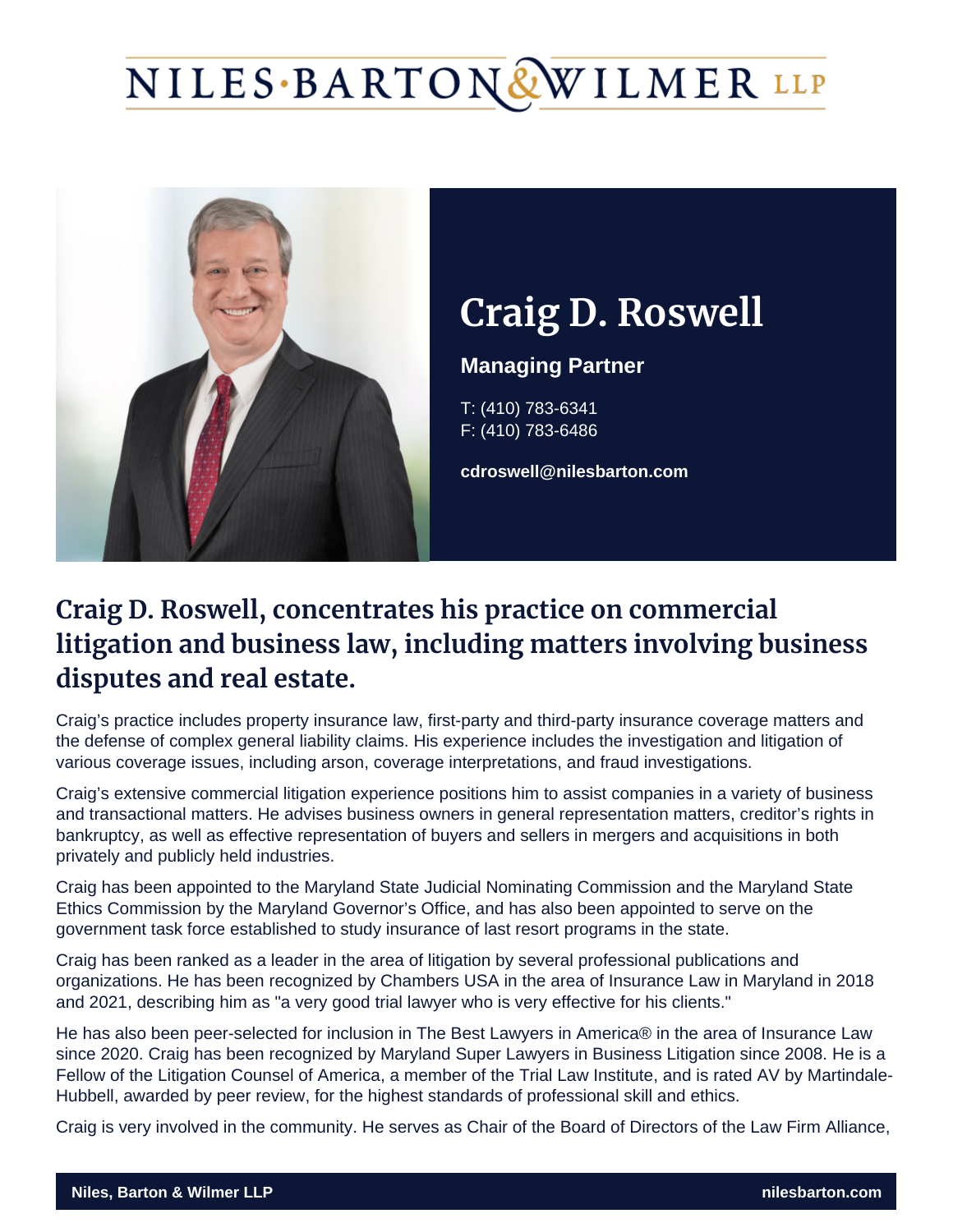a global network of midsize law firms extending the reach of legal services beyond the Mid-Atlantic region for Niles Barton, the exclusive Maryland-based member firm. He also serves on the Board of Directors of the B&O Railroad Museum and is Past Board President of St. David's Day School in Baltimore.

#### **Bar Admissions**

Maryland District of Columbia Virginia U.S. Supreme Court U.S. Court of Federal Claims U.S. Court of Appeals for the Federal Circuit

#### **Education**

J.D., Cum Laude, University Baltimore School of Law, 1991 B.A. in Political Science, Loyola College, 1988

#### **Related Practice Areas**

Business & Commercial Construction Defects Corporate Transactions First Party Property Insurer Bad Faith Mergers & Acquisitions Special Loss Investigations **Subrogation** 

## **Associations**

- American Bar Association Business Law Section, TIPS Member, Property Insurance Law Sub Committee, Section of Litigation ADR Committee
- Association for Conflict Resolution Maryland Chapter
- Baltimore City Bar Association
- District of Columbia Bar Association
- DRI
- Litigation Counsel of America, Fellow Trial Law Institute, Member
- Maryland Council on Dispute Resolution
- Maryland State Bar Association Alternative Dispute Resolution Section
- Maryland State Ethics Commission
- Maryland State Judicial Nominating Commission
- Virginia State Bar

#### **Accolades**

Chambers USA - Maryland, Insurance, 2018, 2021